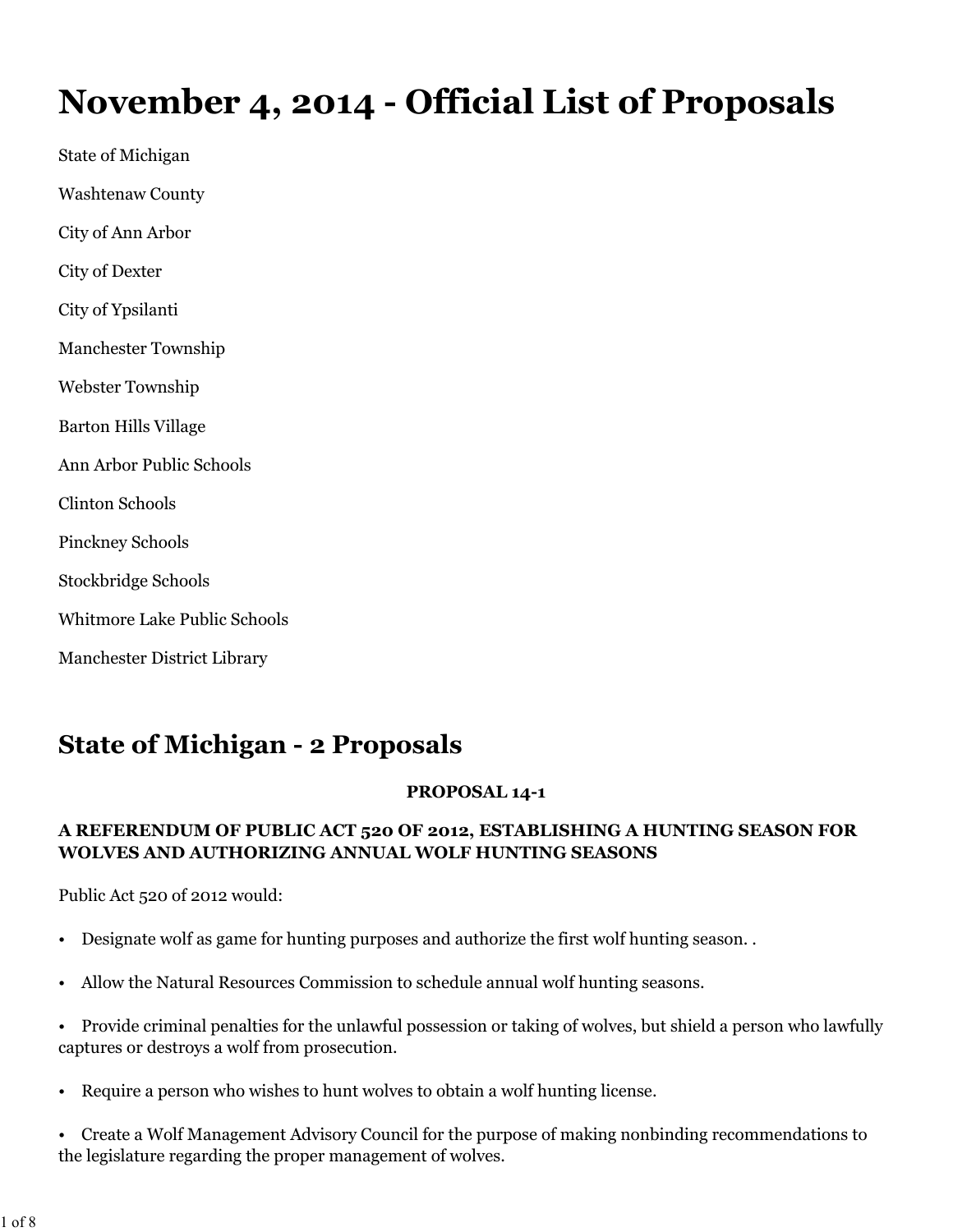Should this law be approved?

#### **PROPOSAL 14-2**

#### **A REFERENDUM OF PUBLIC ACT 21 OF 2013, GRANTING THE NATURAL RESOURCES COMMISSION THE POWER TO DESIGNATE WOLVES AND CERTAIN OTHER ANIMALS AS GAME WITHOUT LEGISLATIVE ACTION**

Public Act 21 of 2013 would:

• Allow the Natural Resources Commission (NRC) to designate certain animals as game for hunting purposes and establish the first hunting season for game animals without legislative action.

- Continue the NRC's designation of wolves as game and allow the NRC to set a wolf hunting season.
- Grant the Legislature sole authority to remove a species from the list of designated game animals.

• Eliminate the \$1.00 hunting and fishing licensing fee for members of the military, whether stationed inside or outside of Michigan, subject to any lottery.

• Give the NRC sole authority to regulate fishing.

Should this law be approved?

### **Washtenaw County - 1 Proposal**

#### PROPOSITION TO RENEW THE INCREASE IN THE TAX LIMITATION FOR PARKS AND RECREATION FOR THE PURPOSE OF PLANNING, ACQUIRING, DEVELOPING, OPERATING AND MAINTAINING PARKS AND RECREATION PLACES AND FACILITIES IN WASHTENAW COUNTY FOR THE BENEFIT OF WASHTENAW COUNTY CITIZENS

To renew the millage expiring after December 1, 2016, shall the limitation on the amount of taxes which may be imposed each year for all purposes on real and tangible personal property in Washtenaw County, Michigan be increased as provided in Section 6, Article IX, of the Constitution of the State of Michigan and the Board of Commissioners of the County be authorized to levy a tax not to exceed one quarter of one mill (\$0.25 per \$1,000) which has been presently reduced by the Headlee Amendment to the State Constitution to \$0.2353 of state equalized valuation of such property for a period of ten years, beginning with the levy to be made on December 1, 2017 (which will generate estimated revenues of \$3.4 million dollars in the first year of such renewal millage), for the purpose of acquiring, developing and maintaining parklands and operating recreation facilities for the benefit of Washtenaw County citizens?

# **City of Ann Arbor - 2 Proposals**

CHARTER AMENDMENT 1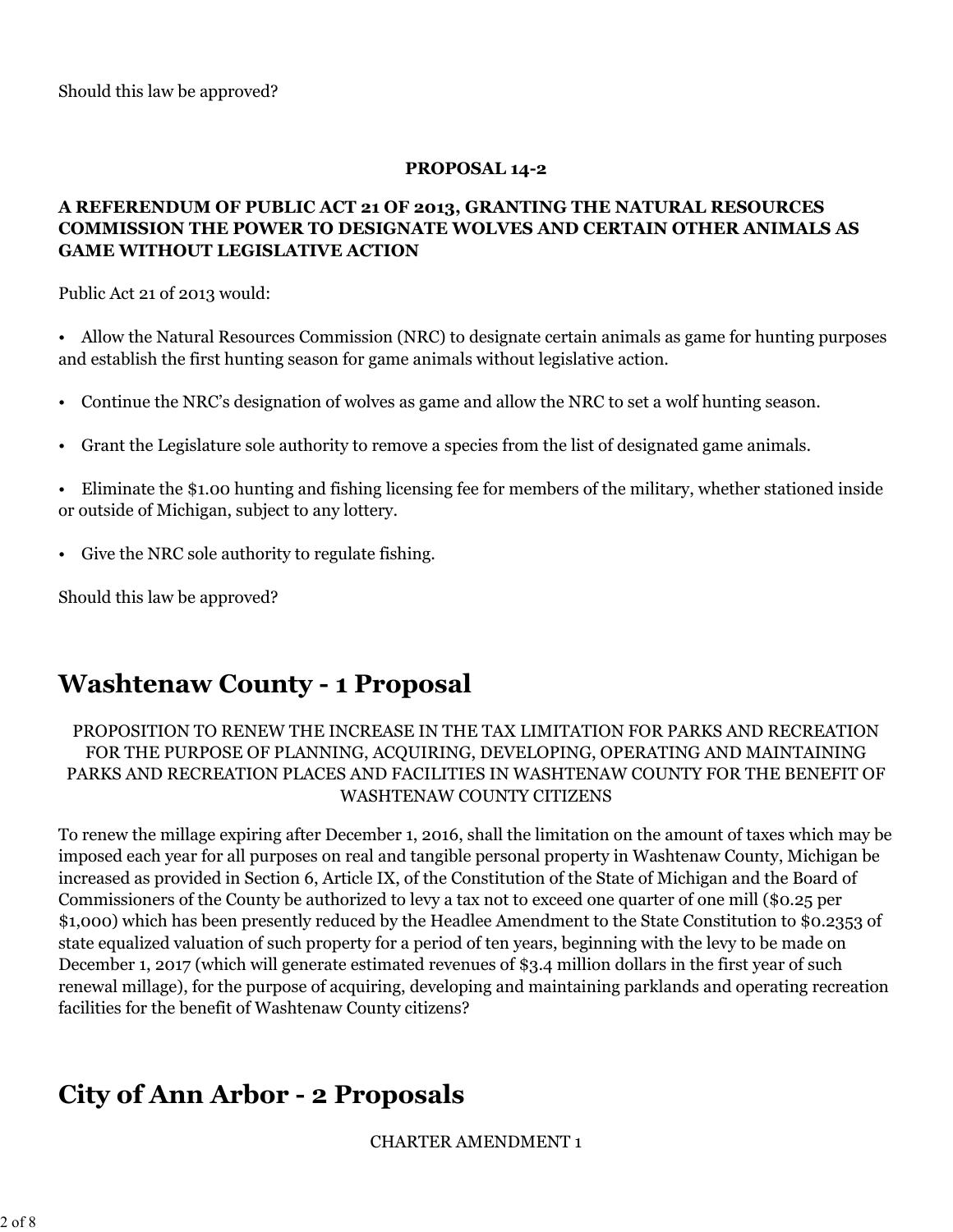#### ANN ARBOR CITY CHARTER AMENDMENT ESTABLISHING

#### ELIGIBILITY REQUIREMENTS FOR ELECTED CITY OFFICES

Shall Section 12.2 of the Charter be amended to require a person seeking elective City office on the date they file their nominating petition with the City Clerk, or on the date of appointment to fill a vacancy, be a registered elector of the City, and in the case of a Council member the ward they are seeking to represent?

#### CHARTER AMENDMENT 2

#### ANN ARBOR CITY CHARTER AMENDMENT ESTABLISHING

#### ELIGIBILITY REQUIREMENTS FOR PAID AND UNPAID APPOINTED CITY OFFICES

Shall Section 12.2 of the Charter be amended to acknowledge State law residency requirements for paid appointed officials and require a person nominated for a board or commission unpaid appointed office to be a registered elector of the City on the date of appointment unless waived by resolution of Council?

#### STATEMENT OF PURPOSE

The proposed amendment acknowledges residency requirements for paid appointed officials (i.e. public employees) are subject to State law and establishes a residency requirement for unpaid appointed City board and commission officials while retaining the existing authority of City Council to waive this requirement by a vote of Council.

# **City of Dexter - 1 Proposal**

Shall the proposed Charter for the City of Dexter, drafted by the Charter Commission elected on November 5, 2013, be adopted?

# **City of Ypsilanti - 10 Proposals**

#### **Proposal A**

Shall Article XI, Section 11.07 of the Ypsilanti City Charter be amended to remove a mandatory charter revision process every 8th general city election and instead provide that the Charter may be revised as provided by State law, being MCL 117.18 et seq., which provides that revisions may be initiated by City Council or by initiatory petition?

#### **Proposal B**

Shall sections 2.06, 2.10(d), 5.05(a), 5.12(a), 10.07, and 11.03 of the Ypsilanti City Charter be amended and Section 11.13 be added to permit the publication of ordinances, notices, or proceedings by one or more of the following methods: (a) at least once in a newspaper published in the English language for news of general character, (b) by posting in at least three (3) conspicuous places within the city, or (c) placing such on the City's website in a manner as to make it easily accessible to the public?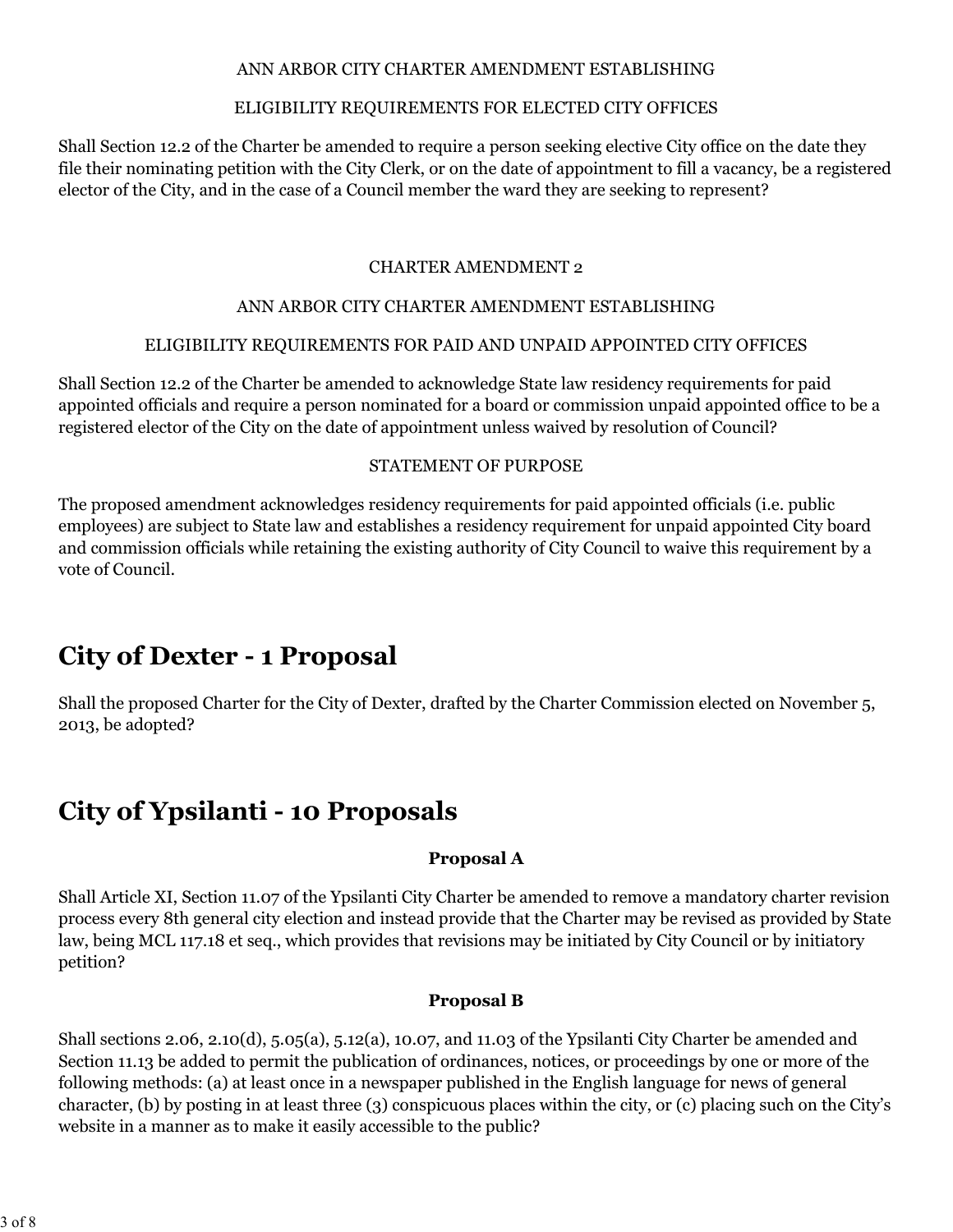#### **Proposal C**

Shall Article IV, Section 4.02 of the Ypsilanti City Charter be amended to provide that the City Clerk automatically serves as Acting City Manager during a vacancy or absence in the office of the City Manager until otherwise designated by City Council?

#### **Proposal D**

Shall the first paragraph of Article IX, Section 9.03 of the Ypsilanti City Charter be amended to allow for the discontinuance of City boards and commissions by City Council?

#### **Proposal E**

Shall Article II, Section 2.10(c) of the Ypsilanti City Charter be amended to permit City Council to, after a resolution that so declares and provides for the reason is passed by 2/3 of the Members of City Council present, have an ordinance (other than an ordinance that adopts or amends an administrative code, provides for a fine or other penalty, or establishes a rule or regulation for violation of which a fine or penalty is imposed) become effective immediately upon publication?

#### **Proposal F**

Shall the first sentence of Article II, Section 2.08(a) of the Ypsilanti City Charter be amended to provide that City Council must meet at least once a month rather than the current requirement that City Council must meet at least once every 30 days?

#### **Proposal G**

Shall the third paragraph of Article III, Section 3.06 of the Ypsilanti City Charter be amended to provide that candidates for City office file their petition with the City Clerk on the fifteenth Tuesday before the primary election, as is the current deadline provided by state law, or as state law may otherwise provide in the future?

#### **Proposal H**

Shall Article II, Section 2.09 of the Ypsilanti City Charter be amended to provide that an action of City Council to convey or lease City-owned land may be by resolution following a public hearing rather than by ordinance, which is currently required?

#### **Proposal I**

Shall Article IX, Section 9.03 of the Ypsilanti City Charter be amended to add a third paragraph to allow City Council to remove members of City boards and commissions for misfeasance, malfeasance, or nonfeasance in office, or as otherwise authorized by statute with a 2/3 affirmative vote?

#### **Proposal J**

Shall Article VIII, Section 8.03(b)(4) of the Ypsilanti City Charter be amended to provide that City Council may confirm a special assessment roll within the City by resolution, when permitted by law, rather than by ordinance as is currently required?

### **Manchester Township - 2 Proposals**

Extra Voted Fire Equipment Millage Renewal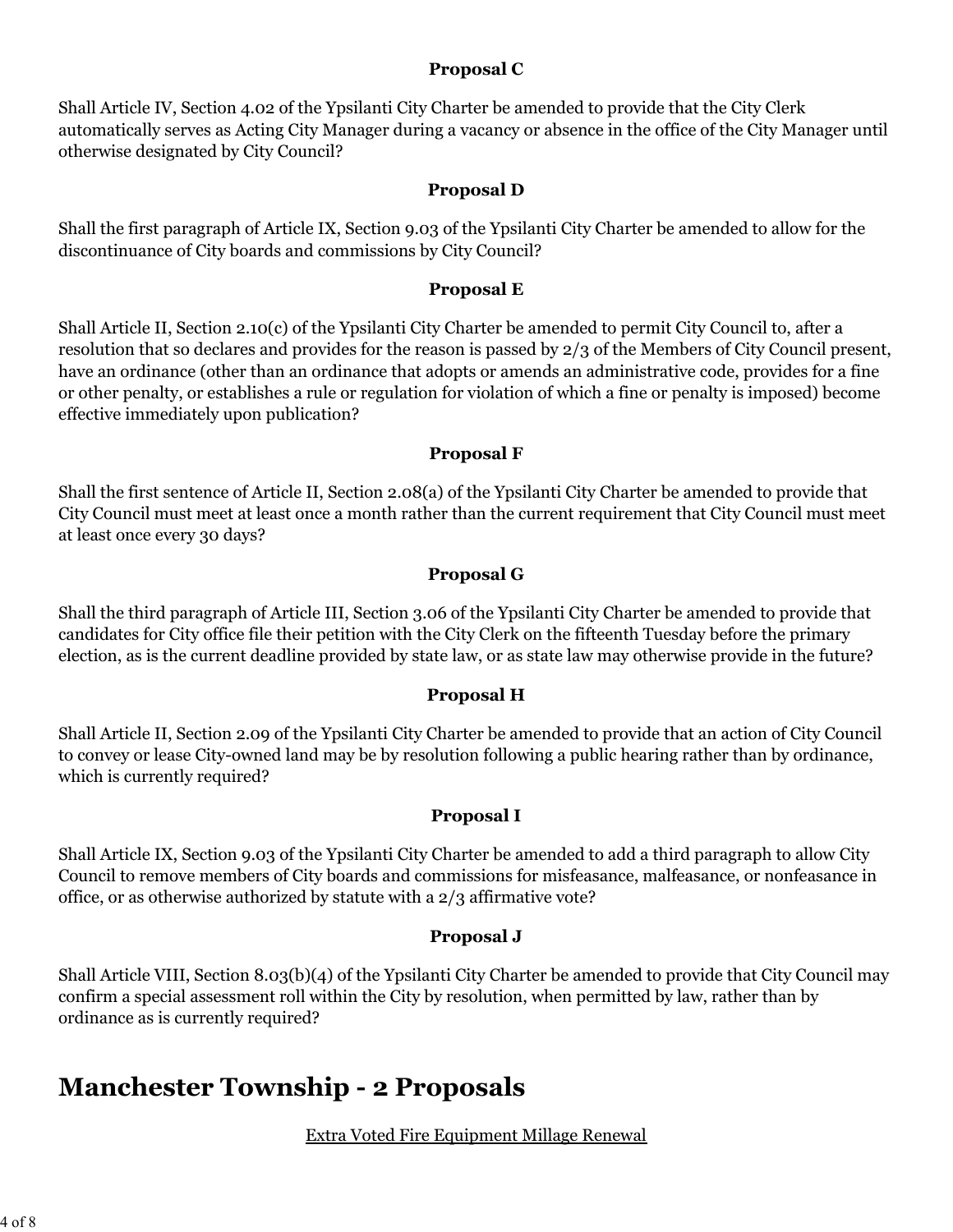Shall the previous voted increases expiring in 2014 in the tax limitation imposed under Article IX, Sec. 6 of the Michigan Constitution on general ad valorem taxes within Manchester Township, of 0.15 mills (\$0.15 per \$1,000 of Taxable value), reduced to 0.15 mills (\$0.15 per \$1,000 of Taxable value) by the required millage rollbacks, be renewed at and increased up to the original voted 0.15 mills (\$0.15 per \$1,000 of Taxable value) and levied for 5 years, for the period of 2015 through 2019 inclusive, for Purchase of Fire/Rescue Equipment for Manchester Township, raising in the first year the millage is levied an estimated \$26,563.

#### Extra Voted Road Maintenance Millage Renewal

Shall the previous voted increases expiring in 2014 in the tax limitation imposed under Article IX, Sec. 6 of the Michigan Constitution on general ad valorem taxes within Manchester Township, of 0.35 mills (\$0.35 per \$1,000 of Taxable value), reduced to 0.35 mills (\$0.35 per \$1,000 of Taxable value) by the required millage rollbacks, be renewed at and increased up to the original voted 0.35 mills (\$0.35 per \$1,000 of Taxable value) and levied for 5 years, for the period of 2015 through 2019 inclusive, for Maintenance of Roads within Manchester Township, raising in the first year the millage is levied an estimated \$61,981.

# **Webster Township - 4 Proposals**

#### **WEBSTER TOWNSHIP**

#### **POLICE AND FIRE PROTECTION MILLAGE RENEWAL**

 Shall Webster Township's previous voted increase in the tax limitation imposed under Article IX, Section 6 of the Michigan Constitution of 2.0 mills (\$2 per \$1,000 of taxable value) be renewed at 2.0 mills (\$2.00 per \$1,000 of taxable value) and levied for five (5) additional years, beginning in 2015 and through 2019 inclusive, for the purpose of providing police and fire protection within Webster Township, raising an estimated \$792,000 in 2015?

#### **WEBSTER TOWNSHIP**

#### **FARMLAND AND OPEN SPACE PRESERVATION MILLAGE RENEWAL**

Shall Webster Township's previous voted increase in the tax limitation imposed under Article IX, Section 6 of the Michigan Constitution of 0.5 mill (50 cents per \$1,000 of taxable value), be renewed at 0.5 mill (50 cents per \$1,000 of taxable value) and levied for ten (10) additional years, beginning in 2015 and through 2024 inclusive, for the purpose of farmland and open space preservation within Webster Township, raising an estimated \$195,000 in 2015?

#### **WEBSTER TOWNSHIP**

#### **OPERATING MILLAGE RENEWAL**

Shall Webster Township's previous voted increase in the tax limitation imposed under Article IX, Section 6 of the Michigan Constitution of 1.16 mills (\$1.16 per \$1,000 of taxable value) which has been reduced by the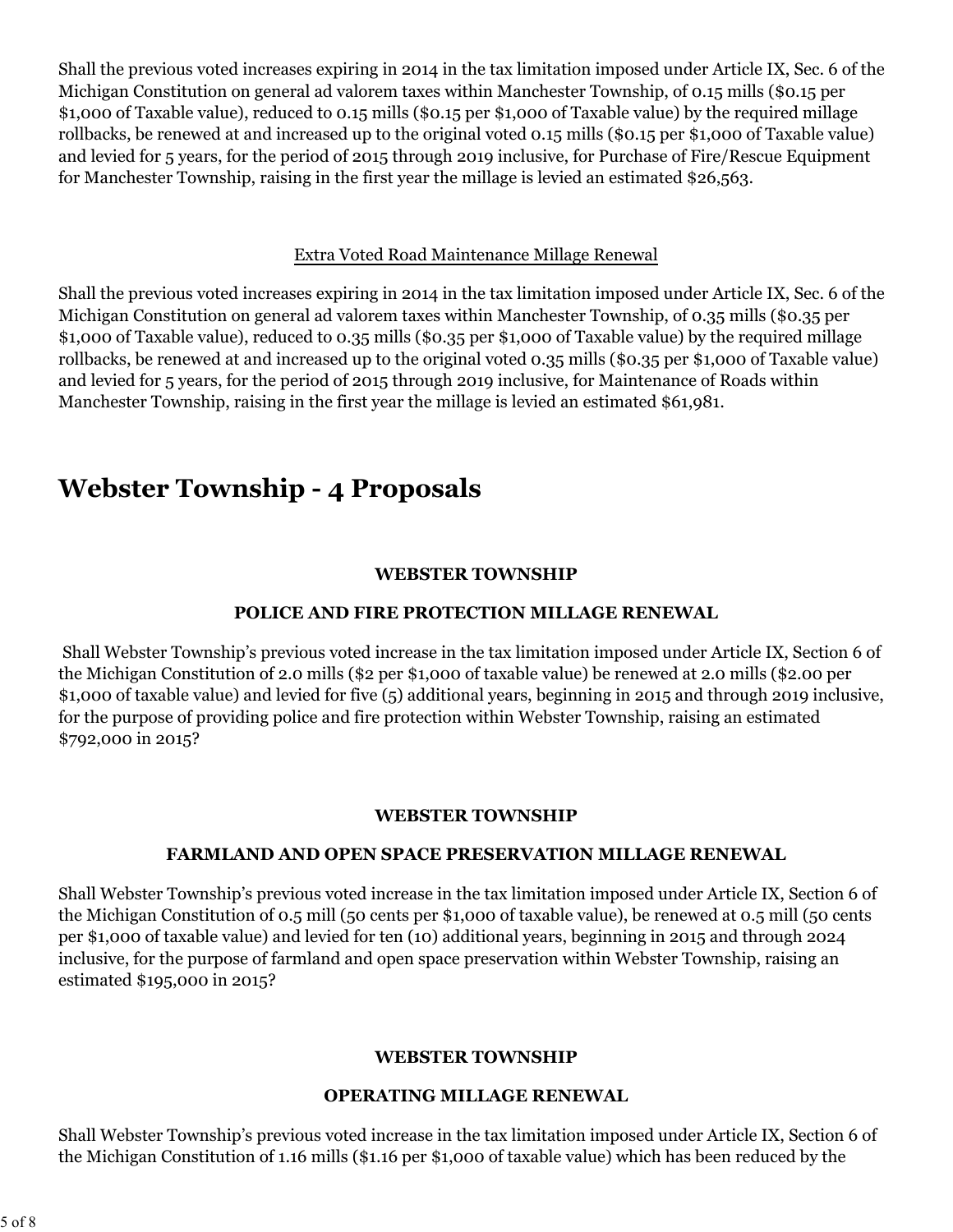required millage rollbacks to 0.7790 mill, be renewed at 0.7790 mill (77.90 cents per \$1,000 of taxable value) and levied for five (5) additional years, beginning in 2015 and through 2019 inclusive, for general operating purposes within Webster Township, raising an estimated \$309,000 in 2015?

#### **WEBSTER TOWNSHIP**

#### **OPERATING MILLAGE INCREASE**

Shall Webster Township's previous voted increase in the tax limitation imposed under Article IX, Section 6 of the Michigan Constitution of 1.16 mills (\$1.16 per \$1,000 of taxable value) which has been reduced by the required millage rollbacks to 0.7790 mill, be increased by 0.3810 mill (38.10 cents per \$1,000 of taxable value) to recover that millage reduction and levied for five (5) additional years, beginning in 2015 and through 2019 inclusive, for general operating purposes within Webster Township, raising an estimated \$118,000 in 2015?

### **Barton Hills Village - 2 Proposals**

Barton Hills Village Charter Amendment Proposal 1

Shall sections 7.2 and 7.4 of the Barton Hills Village charter be amended to provide that the Village President shall submit the fiscal year budget proposal to the Board of Trustees at the first regular meeting in January and that the budget shall be adopted in March of each year?

Barton Hills Village Charter Amendment Proposal 2

Shall section 8.8 of the Barton Hills Village charter be amended to provide that village taxes may be paid without penalty or interest if paid by September 14 of each year?

### **Ann Arbor Public Schools - 1 Proposal**

PROPOSAL TO ASSUME THE BONDED INDEBTEDNESS OF

#### WHITMORE LAKE PUBLIC SCHOOL DISTRICT

Shall the Public Schools of the City of Ann Arbor, County of Washtenaw, Michigan, assume the bonded indebtedness of the Whitmore Lake Public School District, if the electors of the Whitmore Lake Public School District approve both annexation by the Public Schools of the City of Ann Arbor and the assumption of the bonded indebtedness of the Public Schools of the City of Ann Arbor, which annexation and assumption, if approved, will be effective as of July 1, 2015?

### **Clinton Community Schools - 1 Proposal**

**OPERATING MILLAGE RENEWAL PROPOSAL**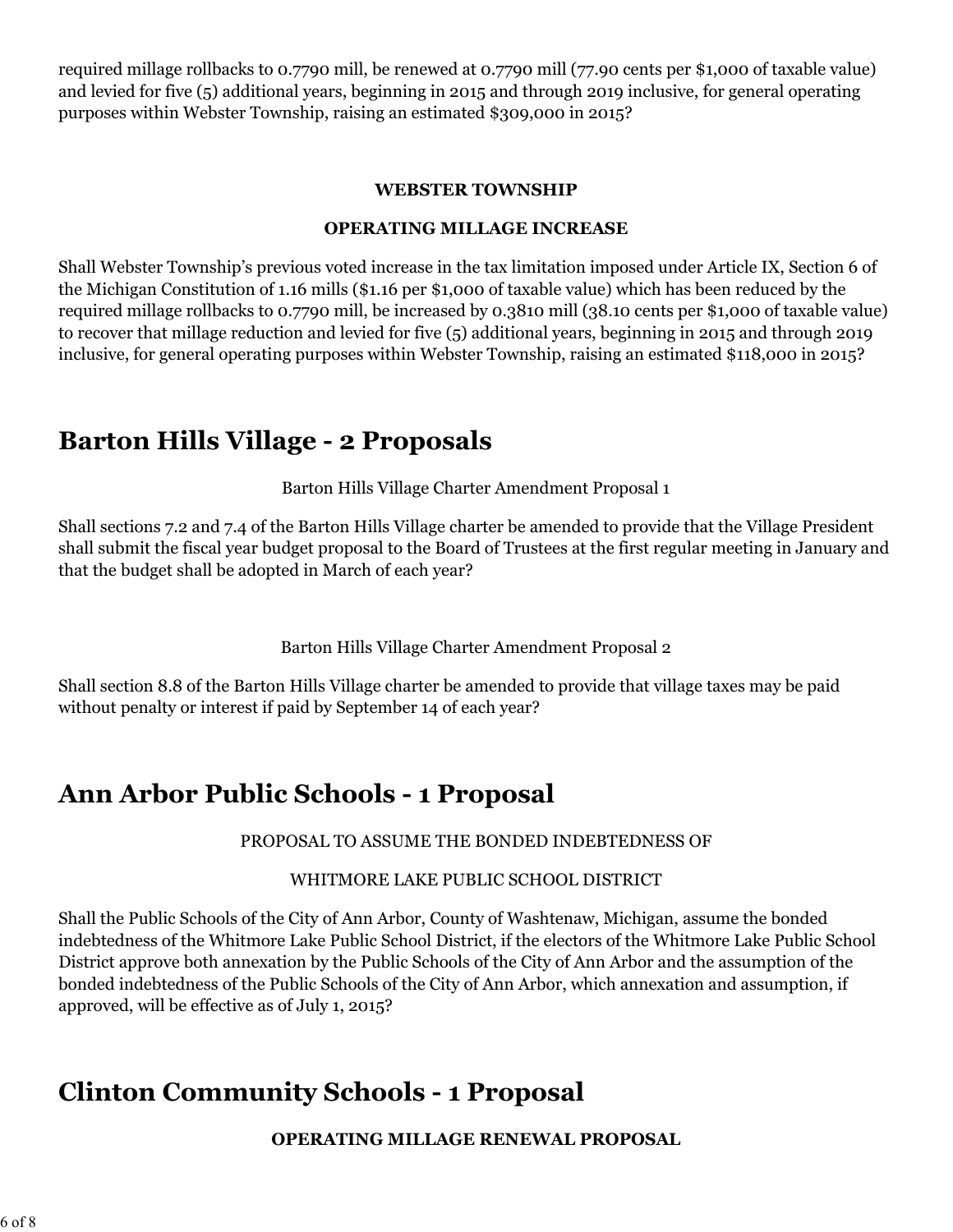This proposal will allow the school district to levy the statutory rate of 18 mills on all property, except principal residence and other property exempted by law, required for the school district to receive its revenue per pupil foundation allowance and renews millage that will expire with the 2014 tax levy.

Shall the currently authorized millage rate limitation of 18 mills (\$18.00 on each \$1,000 of taxable valuation) on the amount of taxes which may be assessed against all property, except principal residence and other property exempted by law, in Clinton Community Schools, Lenawee and Washtenaw Counties, Michigan, be renewed for the year 2015, to provide funds for operating purposes; the estimate of the revenue the school district will collect if the millage is approved and levied in 2015 is approximately \$940,922.23 (this is a renewal of millage which will expire with the 2014 tax levy)?

# **Pinckney Community Schools - 1 Proposal**

#### OPERATING MILLAGE RENEWAL PROPOSAL

This proposal will allow the school district to levy the statutory rate of 18 mills on all property, except principal residence and other property exempted by law, required for the school district to receive its revenue per pupil foundation allowance and renews millage that will expire with the 2014 tax levy.

Shall the currently authorized millage rate limitation of 18 mills (\$18.00 on each \$1,000 of taxable valuation) on the amount of taxes which may be assessed against all property, except principal residence and other property exempted by law, in Pinckney Community Schools, Livingston and Washtenaw Counties, Michigan, be renewed for a period of 6 years, 2015 to 2020, inclusive, to provide funds for operating purposes; the estimate of the revenue the school district will collect if the millage is approved and levied in 2015 is approximately \$3,728,530 (this is a renewal of millage which will expire with the 2014 tax levy)?

# **Stockbridge Community Schools - 1 Proposal**

#### OPERATING MILLAGE RENEWAL PROPOSAL

This proposal will allow the school district to levy the statutory rate of 18 mills on all property, except principal residence and other property exempted by law, required for the school district to receive its revenue per pupil foundation allowance and renews millage that will expire with the 2014 tax levy.

Shall the currently authorized millage rate limitation of 23.2595 mills (\$23.2595 on each \$1,000 of taxable valuation) on the amount of taxes which may be assessed against all property, except principal residence and other property exempted by law, in Stockbridge Community Schools, Ingham, Jackson, Livingston and Washtenaw Counties, Michigan, be renewed for a period of 4 years, 2015 to 2018, inclusive, to provide funds for operating purposes; the estimate of the revenue the school district will collect if the millage is approved and 18 mills are levied in 2015 is approximately \$1,650,000 (this is a renewal of millage which will expire with the 2014 tax levy)?

# **Whitmore Lake Public Schools - 1 Proposal**

ANNEXATION AND ASSUMPTION OF BONDED INDEBTEDNESS PROPOSITION